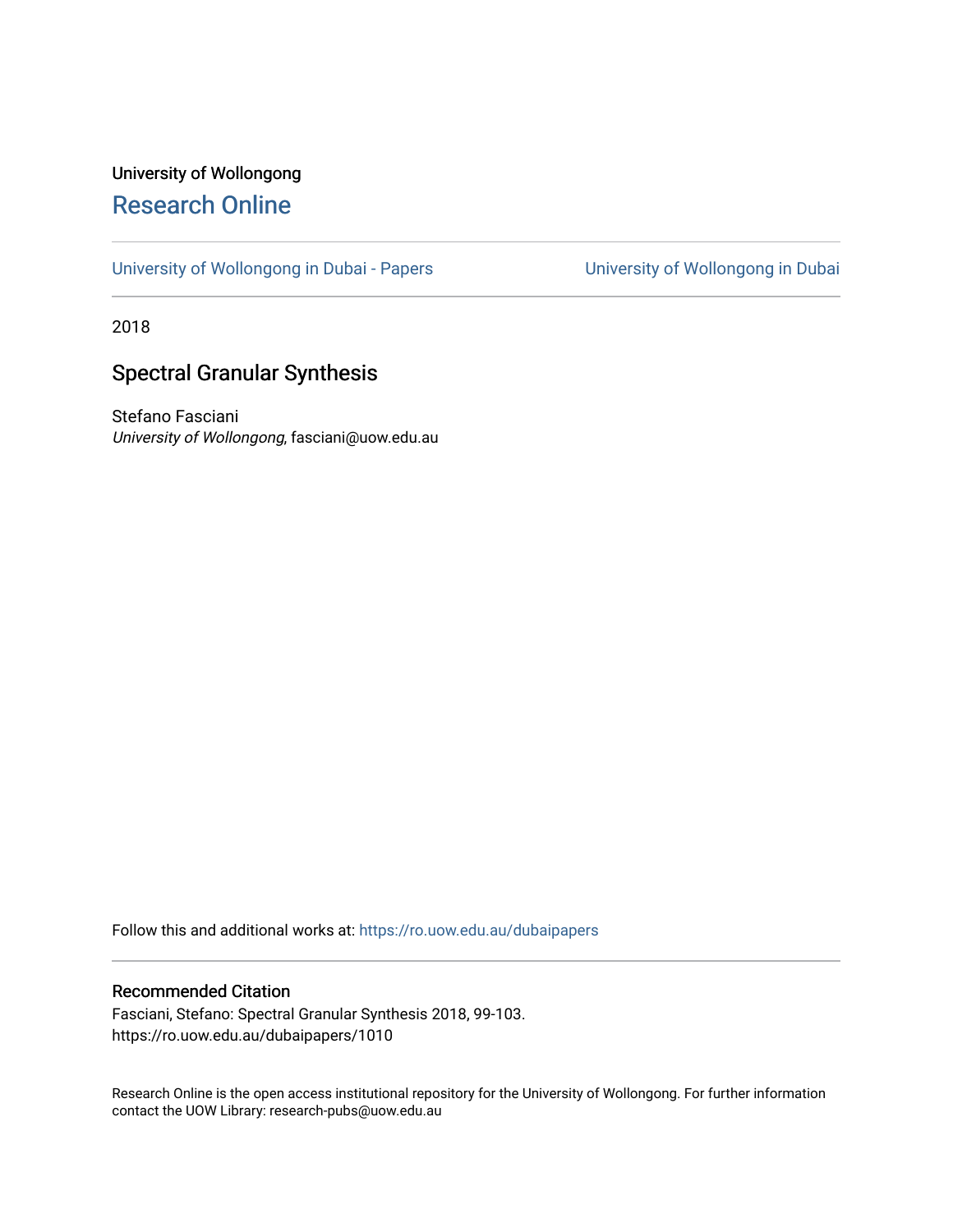# **Spectral Granular Synthesis**

**Stefano Fasciani** Faculty of Engineering and Information Sciences University of Wollongong in Dubai stefano@fasciani.xyz

## **ABSTRACT**

*This article introduces a granular synthesis algorithm in which grains of sound are processed in the frequency domain and combined at spectral level. In particular, each grain contributes to the sound synthesis with its magnitude spectrum only. Phase is reconstructed using spectrogram inversion techniques which support realtime computation. With this method, windowing and overlapping grains of regular size is no longer required. The algorithm presents a large number of parameters available for the dynamic manipulation of the synthetic timbre. Algorithm implementations are detailed in the paper, including comparison with traditional timedomain against the proposed frequency-domain granulation strategies.*

### **1. INTRODUCTION**

#### **1.1 Granular Synthesis**

Granular synthesis techniques are based on 1946 Gabor's research [1], which described complex sounds as composed by simple and small acoustic particles or grains. Gabor's aim was to compress audio minimizing bandwidth requirements in telecommunication. A few decades later, Xenakis [2] imported this approach to the musical context, rearranging and pasting together small slices of magnetic tape. After, Roads extensively experimented granular synthesis on computers [3]. In the late 80's, supported by advances in computing technologies, Truax implemented real-time granular synthesis [4], [5]. Thenceforth, granular synthesis availability and popularity grew significantly among musicians and composers.

In sound synthesis, the generated timbre depends on a set of user-defined parameter. In most implementations, these parameters can be manipulated at runtime to produce dynamic variations of the timbre. Common parameters in granular synthesis implementations are the size of audio grains, the amplitude envelope, the grain density, and the grain sequencing mode. The method of generating grains or extracting these from selected sources also has a significant impact on the sound, however. Roads classifies granular synthesis methods according to five different grain organization approaches: Fourier and wavelet grids; pitch-synchronous overlapping streams; quasi-synchronous streams; asynchronous clouds; and time-granulated or sampled-sound streams with overlap-

ping quasi-synchronous or asynchronous playback [6]. The latter category is the most popular among the various granular synthesis implementations proposed to date<sup>1</sup>, in which grains are extracted using different schemes from one or more audio files [7].

Besides extracting and recombining grains, granular synthesis implementations often offer the possibility to modify the sonic contents of the grains, such as shifting the pitch. Based on the same principle, audio effects such as granular delay have also been developed, where grains are extracted from a live audio stream. Variations of granular synthesis that allow users to define features of the output timbre, include an offline stage analyzing grains extracted from a corpus of sound [8]–[10].

#### **1.2 Constraints of Granular Synthesis**

Granular synthesis methods performing granulation in the time domain are required to address the unpredictability of the phase at the beginning and at the end of the grains. In general, grain selection and extraction do not include criteria ensuring that initial and final phases are zero, or that the initial phase of a grain matches the final phase of the previous grain for all frequency components. Introducing such a requirement would significantly complicate the grain retrieval process, and it may constrain to work with grains of variable size. With non-matching phases, the generated sound presents amplitude discontinuities determining audible clicks. The common approach to address this issue is the use of an amplitude envelope smoothing grains' edges. An exception is grainlet synthesis, which combines granular and wavelet synthesis ideas [11]. Grainlet synthesis presents a stricter definition and construction, ensuring zero phase at the edges of the grains.

Shape and width of the amplitude envelope is usually one of the parameters available to users. The application of the envelope is equivalent to windowing a signal in the time-domain, resulting in spectral leakage due to the convolution of window and signal in the frequency domain. Window shape selection is a tradeoff between width of the main lobe and height of the side lobe of the frequency response of the window function. The amplitude envelope blurs the spectral contents of the signal, and sonic sub-components at the edges of the grains are greatly attenuated. Moreover, smooth amplitude envelopes must be overlapped in consecutive grains to avoid audible amplitude modulations. The simple sequencing of smoothed

-

*Copyright: © 2018 S. Fasciani. This is an open-access article dis- tributed under the terms of the [Creative Commons Attribution License 3.0](http://creativecommons.org/licenses/by/3.0/)  [Unported,](http://creativecommons.org/licenses/by/3.0/) which permits unrestricted use, distribution, and reproduction in any medium, provided the original author and source are credited.*

<sup>1</sup> https://granularsynthesis.com/software.php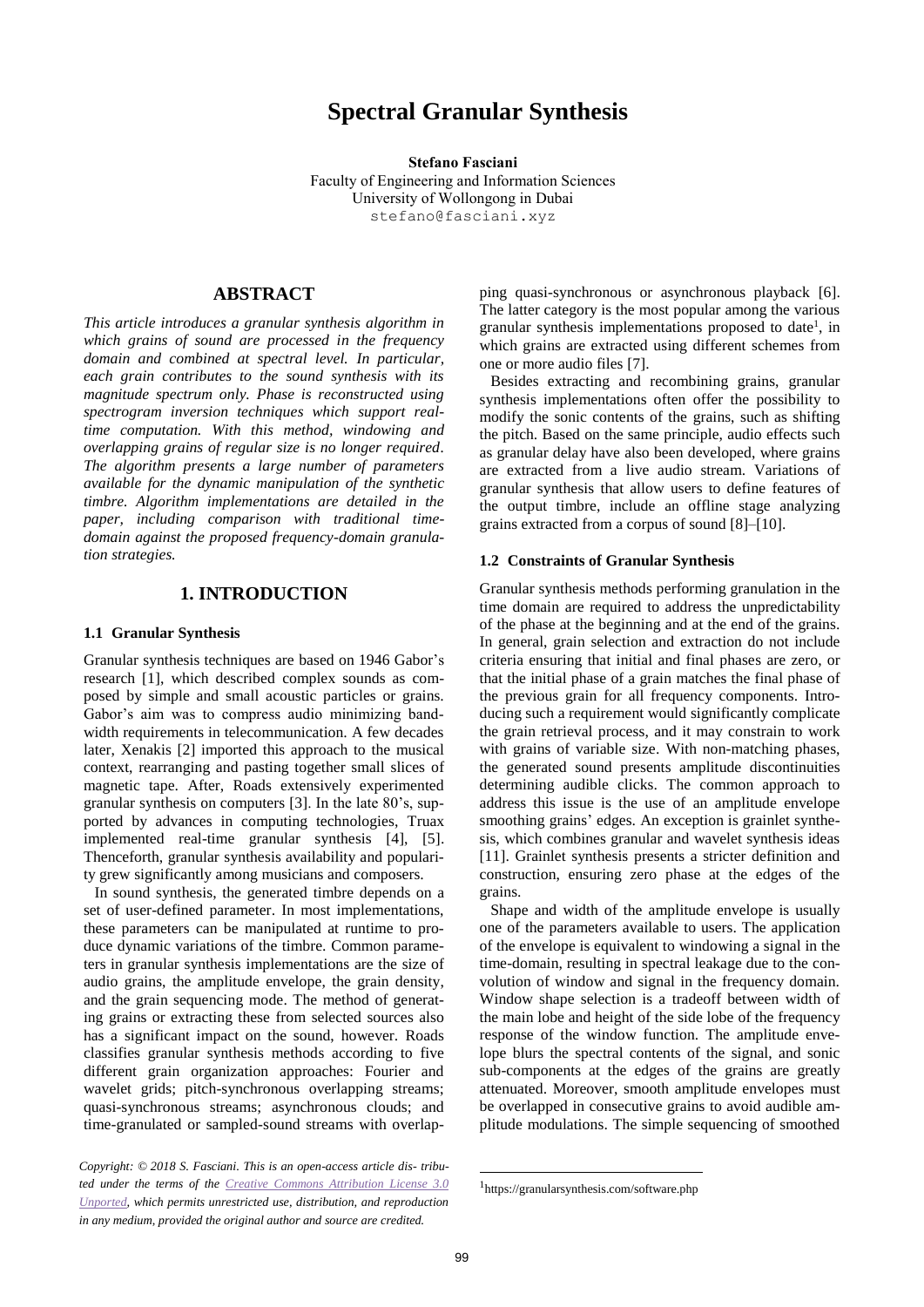grains determines audible gaps, or noticeable amplitude modulation, in the generated sound.

### **1.3 Spectral Modeling Synthesis**

Spectral models, suitable to represent human auditory perception, have been used for sound synthesis purposes. A detailed survey on these techniques is provided by Smith in [12]. These methods aim at synthesizing the short-time Fourier transform of sound, which is then inverted using overlap-and-add technique. Following Fourier's theorem, the sinusoidal modeling approach, equivalent to additive synthesis, is sufficiently generic to model periodic sounds. To overcome limitations with noisy and transient components, this approach has been extended to the sines+ noise+ transient modeling [13], suitable to generate most types of sound.

Inspired by 1949 'Pattern Playback' by Franklin S. Cooper, and by 1958 'ANS Synthesiser' by Yevgeny Murzin, there are synthesis techniques that use images and inverse short-time Fourier transform to generate sound. In particular, vertical column of pixels are mapped to the magnitude of frequency bins. Since phase information is missing, this synthesis does not generate crisp or sharp transient sounds. Spectral techniques have also been used in conjunction with granular synthesis to morph the spectral contents of grains [14].

## **2. SOUND SYNTHESIS FROM SPECTRAL GRAINS**

The synthesis method we proposed here is based on the simple idea of sequencing spectrums, from which we reconstruct grains that are then combined to generate the sound signal. There are two key difference with the timedomain granulation. First, the actual size of the grain that we combine in the time domain, can be derived from a segment of the sound source with arbitrary size. Indeed, with an intermediate step in the frequency domain, we can interpolate or decimate the frequency bins to reduce or increase their number, but preserving the overall spectral shape. Second, when computing the Fourier transform of segments from the audio source, we preserve only the magnitude spectrum but not the phase. Phase is reconstructed aiming to provide continuity between consecutive grains, which may contain significantly different sonic data. If phase reconstruction provides a perfect match, using edge-smoothing amplitude envelopes and grain overlap is not necessary anymore, although possible to increase synthesis density. This approach, illustrated in Figure 1, includes the following steps: extraction of grains with arbitrary size from the source signal; computation of Fourier transform; computation of the spectrum of the required size (accordingly to the output grain size) and phase reconstruction (block SP-PR); computation of inverse Fourier transform; sequencing of grains to generate the output signal. In the figure, we omitted the application of amplitude envelope before the FFT and after the IFFT. In the figure, output grains are not overlapped although this is still possible in order to increase the grain density or to cope with the smoothed edges if amplitude envelope is used.



**Figure 1**. Overview of granular spectral synthesis, with the block SP-PR computing the spectrum with a size matching the one of the output grain and reconstructing the phase. In the figure, application of amplitude envelope prior FFT and after IFFT is omitted. Output grain density can be increased by overlapping.

Compared to time-domain grain sequencing, the intermediate step in the frequency domains enables further manipulation of grains' sonic content, and allows to expose additional synthesis options to users. These can be dynamically varied to further develop timbral complexity. This synthesis approach shares similarities with the phase vocoder [15], [16]. However, the phase vocoder performs interpolation across spectrums of the same size to change the timescale (i.e. time-stretch) of an audio signal. Instead, in the proposed synthesis, spectra related to segments of the source file are individually modified (resampled) to match a fixed size. Also, there are differences in the phase reconstruction technique as detailed in Section 2.2.

## **2.1 Grain Size**

Generally, in both synchronous and asynchronous granular synthesis, the size of the grains is fixed or controlled by users, who may change this value at a rate significantly lower compared to the grain sequencing process. In our synthesis algorithm, sequenced grains have user-defined fixed size *N* samples, but these are derived from grains of arbitrary size from the sound source. We draw the grain size from a Gaussian distribution. Users can set the mean *M* and variance *S* of this distribution according to their preference. With zero variance, the size is fixed to *M* samples. We compute the *N*-point DFT using the Cooley–Tukey FFT algorithm. When *N* is smaller than *M*, we perform upsampling of the frequency bins (or zero padding in the time domain), while when *N* is larger than *M* we perform decimation. The resulting *M* point spectrum is then used to reconstruct the phase, and finally the grain to be sequenced is computed using a *M*-point IDFT. The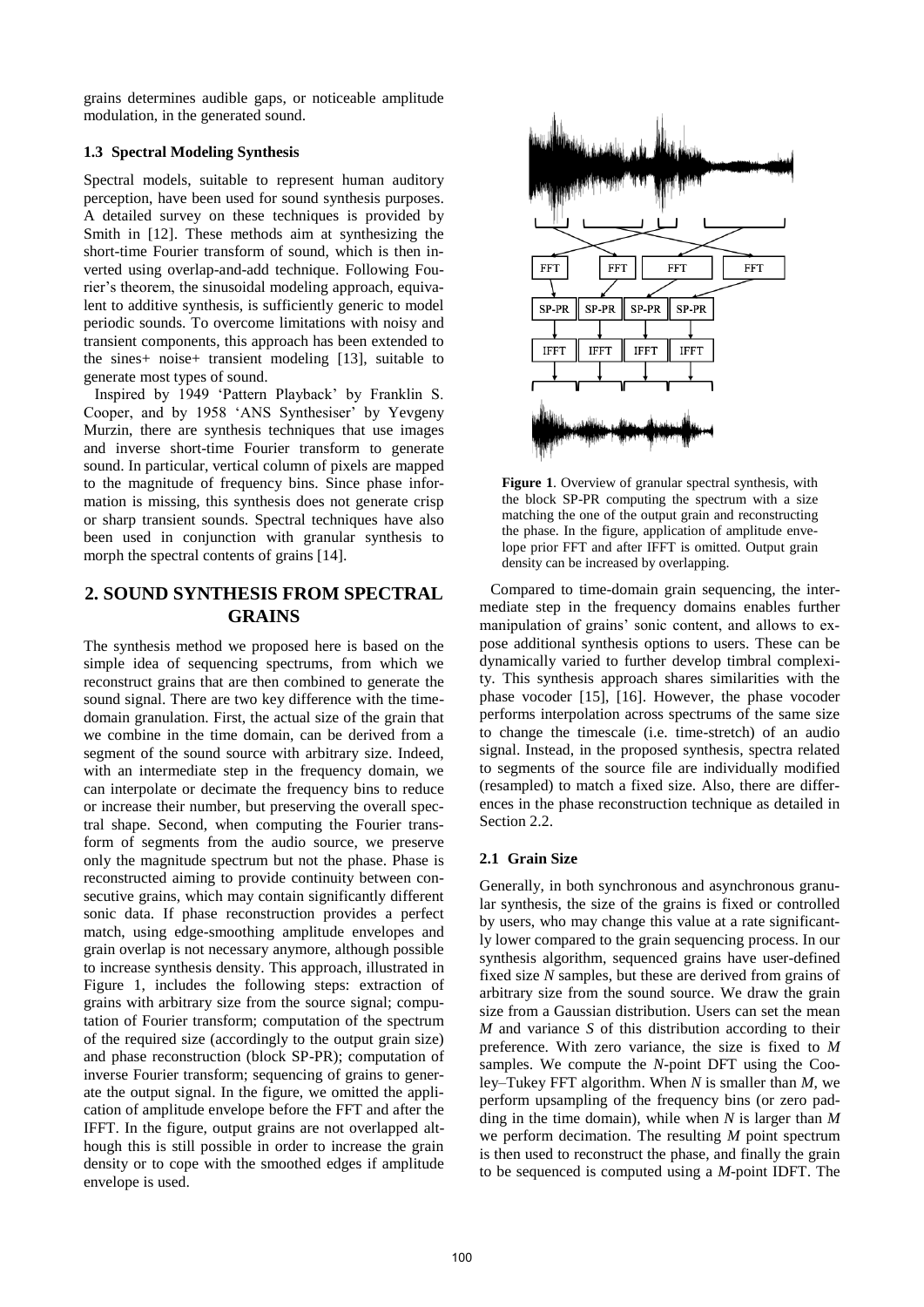idea behind this computational step is to preserve the overall spectral shape of the extracted grain while mapping it onto a lower or higher number of frequency bins. As interpolating in the frequency domain is equivalent to zero-padding in the time domain, a significant upsampling of the spectrum will introduce zero samples at the center of the grain resulting in audible amplitude modulations. This can be considered as a side-effect that can be constrained with appropriate synthesis parameters, or an additional control dimension to generate richer textures. The process of decimating (or upsampling) the frequency bins and discarding the phase does not produce significant pitch fluctuations, but it contributes in blurring the timing of the frequency components in the original audio source.

#### **2.2 Spectrogram Inversion**

After computing the spectrum of each grain, we need to reconstruct the phase, required to compute the *M* grain samples via IDFT. This step is equivalent to reconstructing a signal from a spectrogram (or sonogram), where phase information is not available. This problem has been extensively addressed in the literature for more than three decades [17], [18]. A survey on key techniques is available in [19]. In this context, suitable methods are those supporting online computation, enabling real-time sound synthesis, i.e., phase can be reconstructed using information from previous grains only. Other selection criteria are related to the computational load, which should be deterministic. The Single Pass Spectrogram Inversion (SPSI) [20] and the Real-Time spectrogram inversion using Phase Gradient Heap Integration (RTPGHI) [21] are suitable techniques in this context. The first is less computationally expensive and it works similarly to phase vocoders. It includes a phase-locking mechanism at peak frequency bins, but with phase rate at the peak being estimated by interpolation of the magnitude spectrum. The phases of non-peak bins are locked to those of the peaks. Besides the higher computational cost, RTPGHI provides a synthesis output sound with sharper transient sounds. After the phase is estimated and IDFT performed, amplitude envelope has to be reapplied before the overlap-and-add stage. As the length of source segments can vary, we compute the window function at each iteration, using different lengths but consistent shape.

### **3. IMPLEMENTATION**

We developed two proof-of-concept versions of the spectral granular synthesis. The first supports only identical *N* and *M* values, i.e. there is no spectrum upsampling or decimation. The second version supports different values of *N* and *M*. The first version computes time-domain granulation using identical settings and grains for comparison purpose. Time-domain granulation with variable grain size is not univocally defined and requires additional assumptions which may bias the comparison. Both versions have been implemented in MATLAB. Synthesis computation is offline, but the algorithm is real-time ready, i.e. it computes a buffer of output samples per iteration using past data only. The computational complexity depends on the synthesis settings, especially grain density and size. Using 8192 samples per grain, 95% overlap, and the largest grain size deviation, we were able to synthesize 10 seconds of audio at 48 kHz in less than 3 second of MATLAB time. Benchmarking was performed on a quad-core Intel i7 with clock speed of 2.4 GHz, 6 MB of L3 cache, 256 KB of L2 cache per core and a front bus speed of 1333 MHz. However, when the overlap gets close to 100%, the required number FFT per second does not permit real-time computation. A simplified version of the spectral granular synthesis has also been implemented for the browser using the Web Audio API and JavaScript. The current browser implementation presents reduced features and less parameter flexibility due to major limitations in FFT packages for JavaScript. Both version and implementations are available as open-source software<sup>2</sup>.

### **3.1 Additional Features**

In current implementation, we included three modes to extract grains: random, fixed position with random component, and sequential with random component. In random mode, to determine the grain position, we use a uniformly distributed random variable spanning the entire range of the source file. In the second mode, we use central position plus a random component drawn from a Gaussian distribution with user-defined variance. Users can force the distribution to be unilateral, drawing random position only before or after the fixed position. Finally, in sequential mode grains are drawn at position iteratively incremented the size of the grain by a userdefined rate. The system supports any fractional rate including negative values (i.e., moving backward). Position can be randomly varied using a unilateral or bilateral Gaussian random component with user defined variance.

Before reconstructing the phase and computing the IDFT, we allow user to modify the spectrum by applying a circular shift by a number of bins drawn from a Gaussian random variable with user-defined mean and variance. Amplitude envelopes for the grains are generated using the Kaiser window, which present a parameter allowing the adjustment of the edge smoothing. When the parameter is zero the resulting window is rectangular.

#### **3.2 Synthesis Parameters**

The current implementation of the synthesis algorithm can be controlled using the following parameters. *Sampling Frequency*; *Audio Source File*, resampled to match the system sampling frequency, and converted to mono; *Grain Size* in samples, representing the size of audio frames extracted from the audio file; *Spectrum Size*, indicating the number of bins used for the spectrum of grains after resizing, hence half of the grain size after IDFT prior to overlap-and-add; *Grain Size Deviation*, denoting the standard deviation of the Gaussian distribution used to vary the *Grain Size* from its mean; grain *Extraction Mode*, as detailed in the previous subsection, including *Central Position*, *Standard Deviation*, *Laterality* of the random component, and *Rate* for the sequential mode;

-

<sup>2</sup> http://www.stefanofasciani.com/sgs.html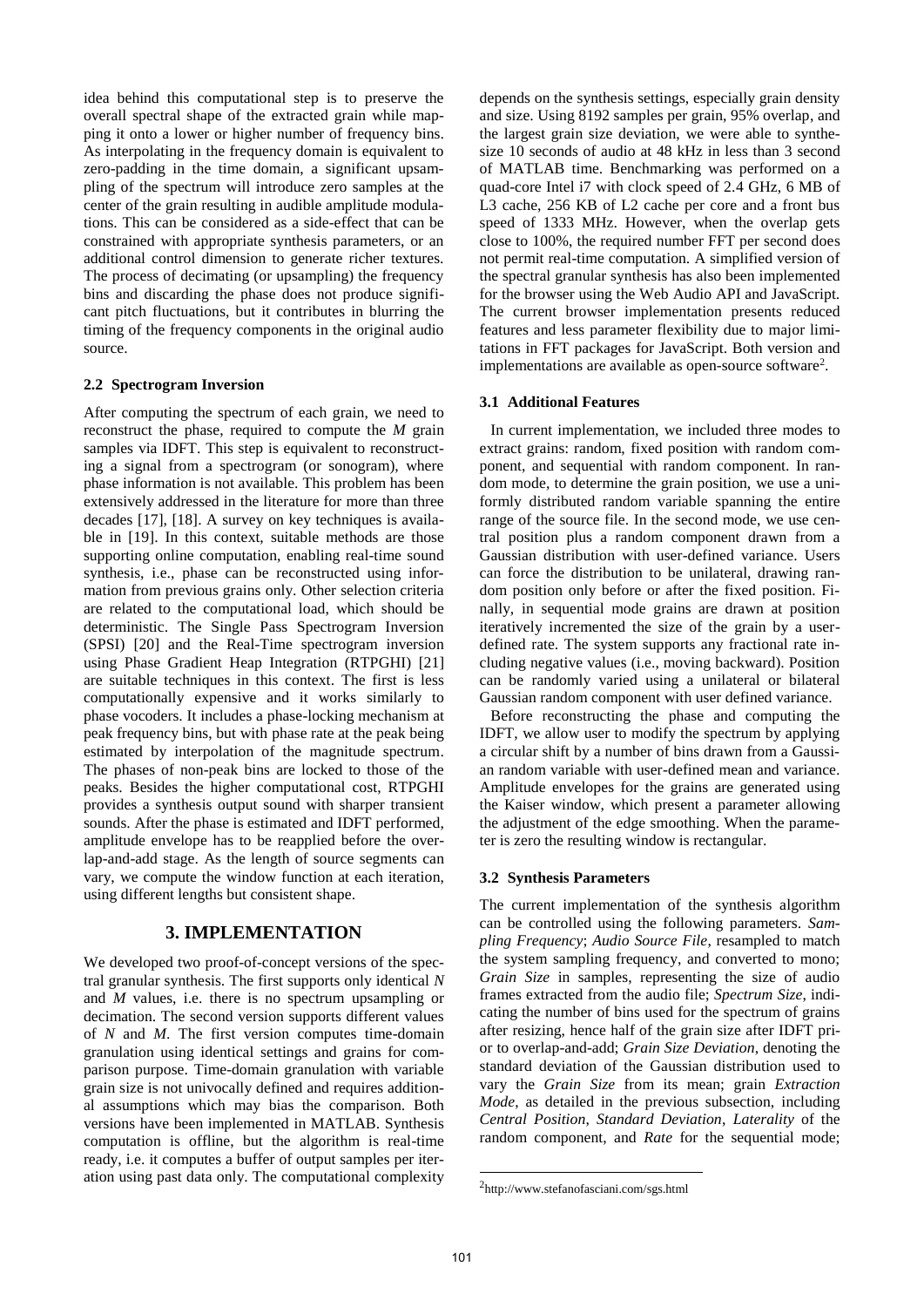*Kaiser Beta*, which is the parameter defining the shape of the Kaiser window we use as amplitude envelope; *Spectral Shift Mean* and *Standard Deviation* for the circular shift of the spectrum bins; *Phase Reconstruction Mode* to select between SPSI and RTPGHI. In the current implementation, we sequence grains at regular intervals only, such as in pitch synchronous granular synthesis. When dynamically varying the size of extracted grains (i.e., *Grain Size Deviation* different than zero), we obtain clearly audible irregularities in the synthesis output similar to asynchronous granulation.

## **4. RESULTS AND FUTURE WORK**

Figure 2 and Figure 3 include two comparisons between time-domain granulation (top spectrogram) and the proposed spectral granular synthesis (bottoms spectrogram). In both examples, we used a voice sample as source file. Identical sequences of randomly extracted grains were used for in both type of synthesis. In the example of Figure 2, we use grains with a size of 43 ms, whereas the size for Figure 3 is 11ms. To emphasize the differences between the two methods we used no amplitude envelope and no overlap between consecutive grains. In order to allow fair comparison, for the spectral granular synthesis we set *M* equal to *N*. Files associated with the figures and additional synthesis examples are available online<sup>2</sup>.



**Figure 2**. Comparison between time-domain granulation synthesis (top) and proposed spectral granular synthesis (bottom), using identical grain sequence from voice file, with size of 43 ms, no amplitude envelope and no overlap between consecutive grains.

In the time-domain granulation of Figure 2, audible clicks due to absence of edge-smoothing amplitude envelope and no grain overlap are evident (periodic vertical lines). These are significantly reduced in the spectral granular synthesis, but contents of the grains appear to be slightly blurred and transient smearing is audible. When reducing grain size, as in the example of Figure 3, overall spectral artifacts are reduced while discontinuities are still minimized. These effects can be further reduced just by overlapping the output grain by 10 to 20%.



**Figure 3**. Same as Figure 2, but using grains of 11 ms.

As described in Section 3, the computational load of the synthesis algorithm enables real-time computation on modern computers, but is much higher compared to other granular synthesis techniques. Moreover, in the current implementation, reduction of the spectrum size is implemented with a sub-optimal integer decimation. Using resampling with rational factor is too demanding for realtime computation, especially with large grain size variance. As the grain size varies amplitude envelope must be recomputed all time. These issues remain to be addressed using alternative techniques, or finding optimal tradeoff between degraded synthesis features and computational complexity. In future work, additional functionalities will be integrated, including asynchronous granulation and enhanced possibilities to manipulate the grains, such as filtering or combining spectra from different grains. Technical improvement of browser implementation for will be carried out to remove current functional limitations. This will enable deployment of the proposed synthesis technique for qualitative evaluation.

### **5. REFERENCES**

- [1] D. Gabor, "Theory of communication. Part 1: The analysis of information," *Journal of the Institution of Electrical Engineers-Part III: Radio and Communication Engineering*, vol. 93, no. 26, pp. 429–441, 1946.
- [2] I. Xenakis, *Formalized Music: Thought and Mathematics in Composition*. Indiana University Press, 1971.
- [3] C. Roads, "Introduction to Granular Synthesis," *Computer Music Journal*, vol. 12, no. 2, pp. 11–13, 1988.
- [4] B. Truax, "Real-Time Granular Synthesis with a Digital Signal Processor," *Computer Music Journal*, vol. 12, no. 2, pp. 14–26, 1988.
- [5] B. Truax, "Composing with Real-Time Granular Sound," *Perspectives of New Music*, vol. 28, no. 2, pp. 120–134, 1990.
- [6] C. Roads, *The Computer Music Tutorial*. MIT Press, 1996.